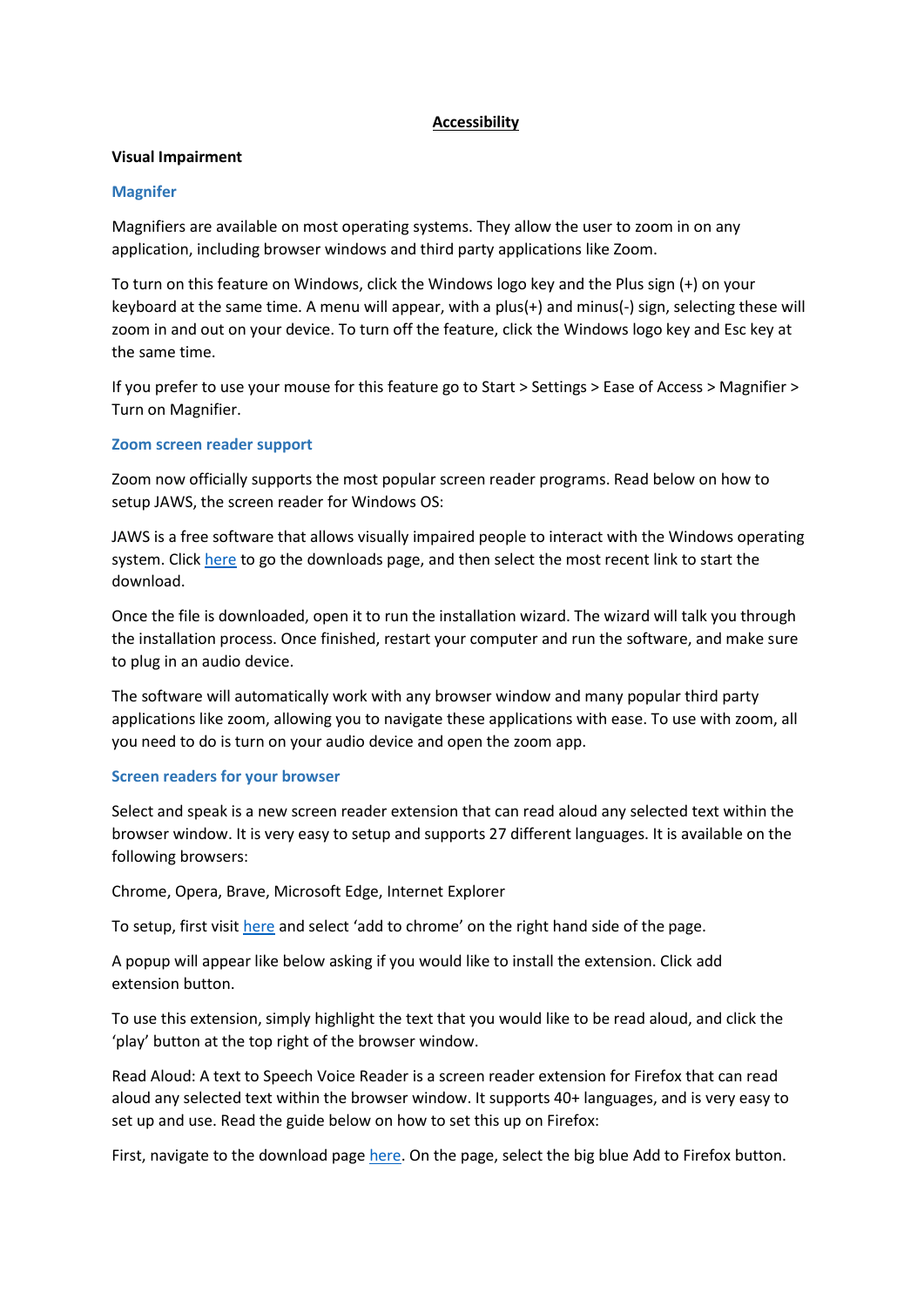A popup will appear underneath the address bar, asking for permission to install the extension. Click the blue Add button to confirm. The extension is now successfully installed.

To use the extension, simply highlight any text on a webpage, and click the small speaker button to the right of the address bar, as shown below.

### **Hearing Impairment**

### **Enabling Closed Captions in Zoom**

To turn on closed captions for zoom, first sign into the web portal with your username and password [here.](https://us04web.zoom.us/signin)

Once signed in, navigate to settings on the navigation bar at the left hand side of the screen.

In settings, make sure you are in the Meeting tab. Then select In meeting (Advanced) from the options below.

Make sure that Closed captioning is turned on. The button will be highlighted blue like below if the feature is activated.

### **Enabling Closed Captions On Vimeo**

To turn on Vimeo subtitles/closed captions, select the small cc button at the bottom right corner of the player, then choose the language that you would like them to be displayed in.

### **Enabling Closed Captions on YouTube**

To turn on YouTube subtitles/closed captions, select the cc button in the bottom right corner of the video.

#### **Mobility Impairment**

#### Mouse Accessibility on Windows

The mouse feature allows you to control your mouse only with your numeric keypad. This allows for more control over the mouse position, to make it easier to navigate the web and third party applications.

Click on start, and open Settings using the navigation menu on the left.

In settings, select ease of access.

Select Mouse from the navigation menu to the left.

Select the Turn on Mouse Keys button to use this feature. It will be highlighted blue once activated. There are also various settings which can be changed to make this feature more suitable, which are shown below.

### **Speech Control on Windows**

Speech control makes your device easier to use if you have limited reach or strength. With this feature, you can fully control your device using only your voice and use speech to text when you need to type.

Click on start, and open Settings using the navigation menu on the left.

In settings, select ease of access.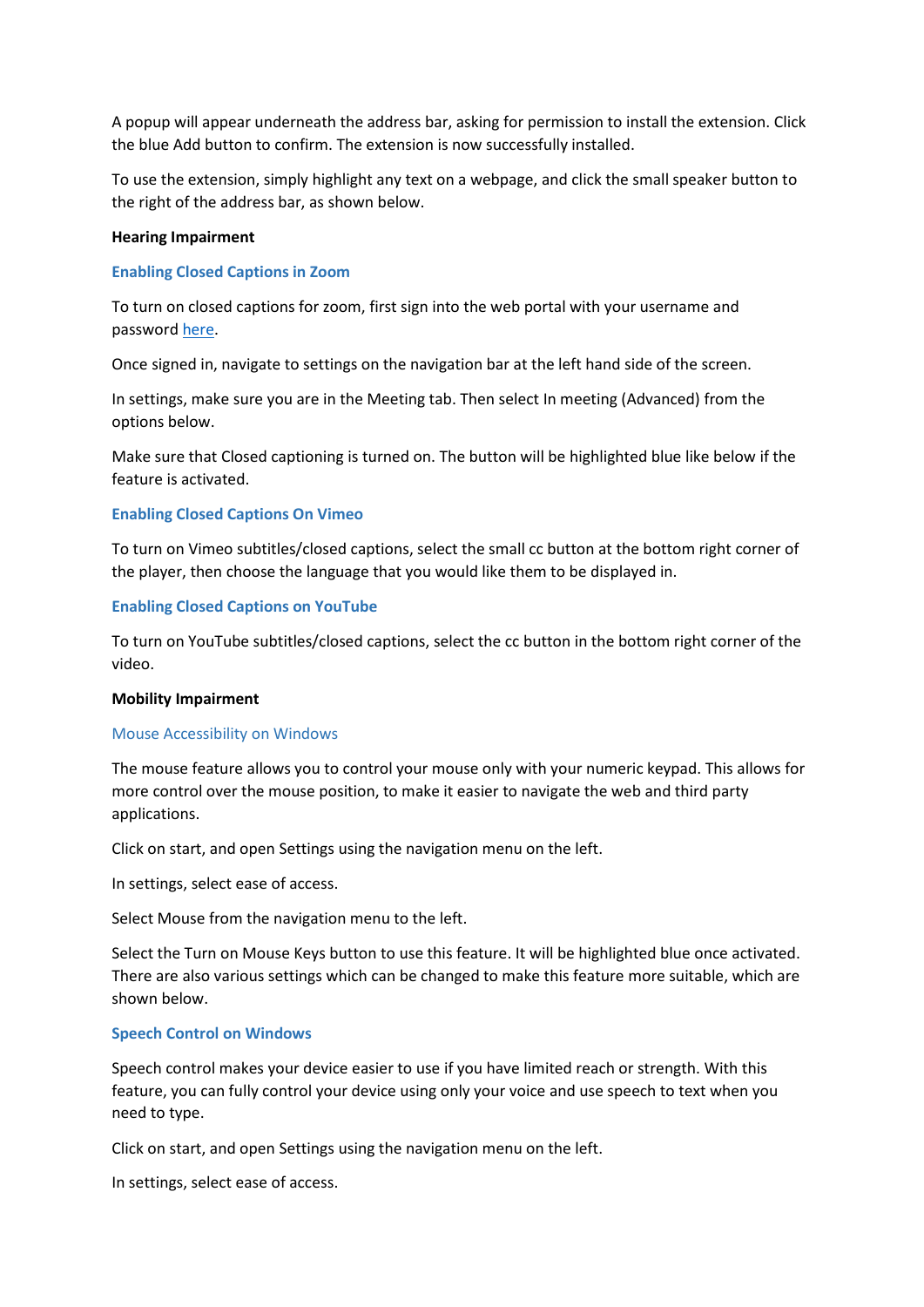From the navigation menu on the left, select Speech under Interaction.

Click the button Turn on Speech Recognition to use this feature. It will be highlighted blue like below when activated.

## **Eye Control**

Eye control allows you to use eye tracking technology to control the mouse, type using an on screen keyboard and communicate with people using speech to text. To use this feature, connect a supported eye control device to your computer.

## **Windows On Screen Keyboard**

The on screen keyboard allows you to use a fully functional virtual keyboard while browsing, or just using the operating system. See below on how to turn on this feature.

Click on start, and open Settings using the navigation menu on the left.

In settings, select ease of access.

In the navigation menu on the left side of the window, scroll down to Interaction and select Keyboard.

Click the button Use the On-Screen Keyboard to turn on this feature. It will be highlighted blue when activated.

## **Windows On Screen Keyboard**

The on screen keyboard allows you to use a fully functional virtual keyboard while browsing, or just using the operating system. See below on how to turn on this feature.

Click on start, and open Settings using the navigation menu on the left.

In settings, select ease of access.

In the navigation menu on the left side of the window, scroll down to Interaction and select Keyboard.

Click the button Use the On-Screen Keyboard to turn on this feature. It will be highlighted blue when activated.

## **Cognitive Disabilities**

Reading websites out loud with text-to-speech tools

Sometimes its easier to learn by hearing, instead of seeing. Select and speak is a new screen reader extension that can read aloud any selected text within the browser window. It is very easy to setup and supports 27 different languages. It is available on the following browsers:

Chrome, Opera, Brave, Microsoft Edge, Internet Explorer

To setup, first visit [here](https://chrome.google.com/webstore/detail/select-and-speak-text-to/gfjopfpjmkcfgjpogepmdjmcnihfpokn?hl=en) and select 'add to chrome' on the right hand side of the page.

## **Disabling pop-ups and animations**

Popup windows and animations can be very distracting, and make it difficult to browse the web easily. However, modern web browsers now all have functionality to block popups and animations, either through its settings or by downloading a browser extension. You can also disable adds, to